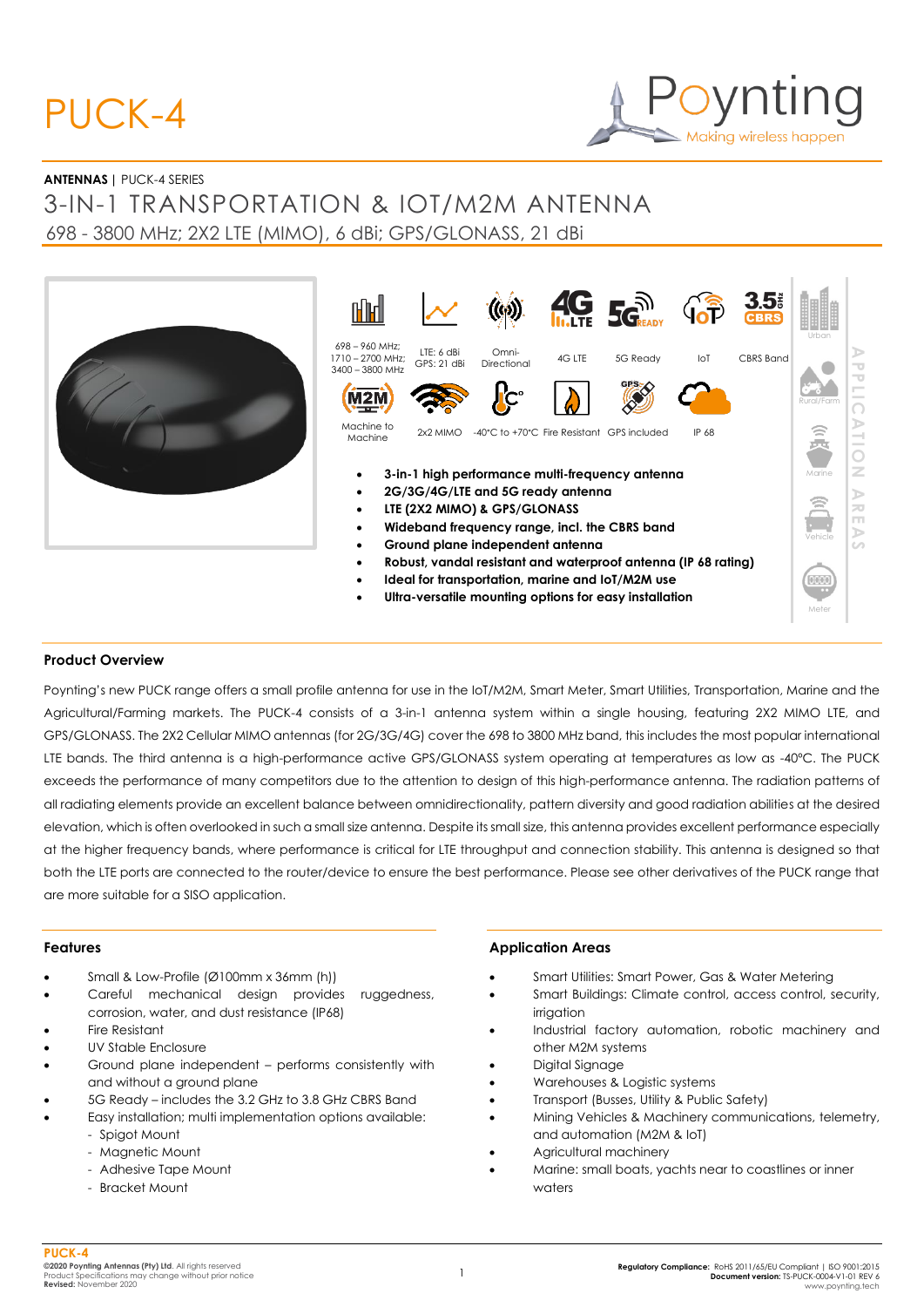



### **Frequency Bands**

The PUCK-4 is suitable for the following cellular frequency bands from | 698 – 960 MHz | 1710 – 2700 MHz | 3400 – 3800 MHz



#### **Antenna Overview**

|                          | 匝               | <b>GPS</b>           |
|--------------------------|-----------------|----------------------|
| Ports                    | 182             | 3                    |
| SISO / MIMO              | <b>MIMO</b>     | N/A                  |
| <b>Frequency Bands</b>   | 698 - 3800 MHz  | 1575.42 MHz/1600 MHz |
| Polarisation             | Linear Vertical | Linear Vertical      |
| Peak Gain                | 6 dBi           | $21$ dBi             |
| Coax Cable Type          | <b>RTK-031</b>  | <b>RTK-031</b>       |
| <b>Coax Cable Length</b> | 2m              | 2m                   |
| <b>Connector Type</b>    | SMA (M)         | SMA (M)              |

*\*The coax cable & connector are factory mounted to the antenna*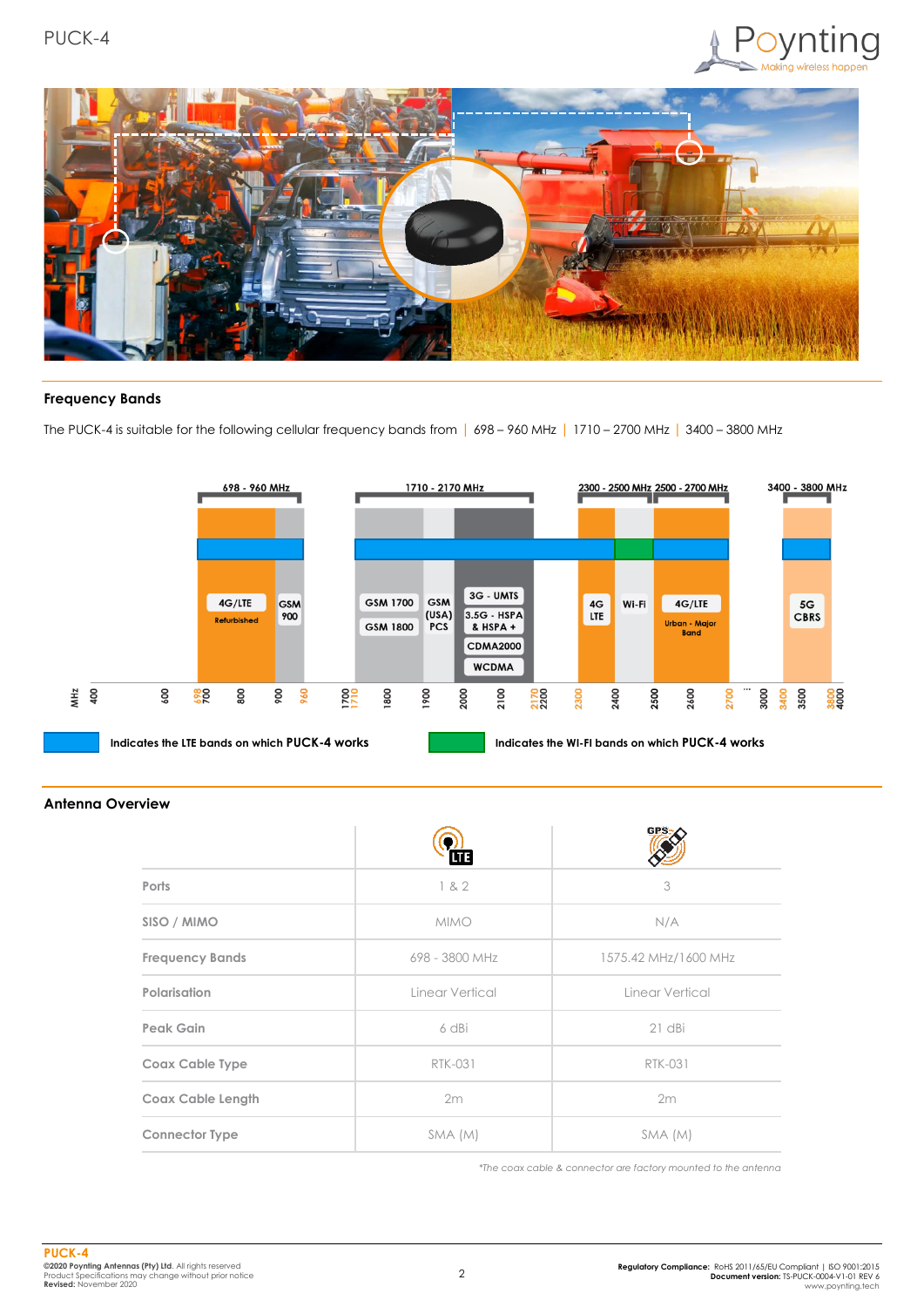

| <b>Electrical Specifications</b> |                                                                                                                         |
|----------------------------------|-------------------------------------------------------------------------------------------------------------------------|
| Frequency bands:                 | 698-960 MHz<br>1710-2700 MHz<br>3400-3800 MHz                                                                           |
| Gain (max):                      | $-1$ dBi @ 698-960 MHz<br>6dBi @ 1710-2700 MHz<br>6dBi @ 3400-3800 MHz                                                  |
| VSWR:                            | $\leq$ 2.5:1 across 85% of the bands                                                                                    |
| Feed power handling:             | 10 W                                                                                                                    |
| Input impedance:                 | 50 Ohm (nominal)                                                                                                        |
| Polarisation:                    | Linear Vertical                                                                                                         |
| Coax cable loss:                 | $0.43$ dB/m @600 MHz<br>$0.56$ dB/m @ 900 MHz<br>$0.785$ dB/m @ 1800 MHz<br>0.91 dB/m @ 2400 MHz<br>1.2 dB/m @ 3000 MHz |
| DC Short:                        | Yes                                                                                                                     |

## **GPS/Glonass Antenna Electrical Specifications**

| Frequency Range (GPS):              | 1575.42MHz/1600MHz                       |
|-------------------------------------|------------------------------------------|
| Gain (Max):                         | $21+/-2$ dBi                             |
| VSWR:                               | $\leq$ 1.5:1                             |
| DC Voltage:                         | $2.7 - 3.3$ V                            |
| <b>DC Current:</b>                  | $5-15mA$                                 |
| Noise Figure:                       | $\leq$ 1.5 dB                            |
| <b>Nominal Impedance:</b>           | $50\Omega$                               |
| <b>Polarisation:</b>                | RHCP                                     |
| <b>Filter Out Band Attenuation:</b> | 12dB Min f0+50MHz,<br>16dBi Min f0-50MHz |
| Voltage:                            | $2.7 - 3.3V$                             |
| Max. Power-W:                       | 50                                       |
| Coax cable loss:                    | 0.71 dB/m @ 1500 MHz                     |

# **Product Box Contents**

| Antenna:                    | A-PUCK-0004-V1-01                                                                                         |
|-----------------------------|-----------------------------------------------------------------------------------------------------------|
| <b>Mounting bracket:</b>    | Ø20 Threaded Spigots (Up to<br>60mm clamping thickness),<br>Adhesive Surface Mounting &<br>Magnetic Mount |
| <b>Ordering Information</b> |                                                                                                           |
| Commercial name:            | PUCK-4                                                                                                    |
| Order product code:         | A-PUCK-0004-V1-01                                                                                         |

#### **EAN number:** 6009880915224

**Mechanical Specifications**

| <b>Product dimensions</b>   | $\varnothing$ 99.3 mm x 36 mm                                  |
|-----------------------------|----------------------------------------------------------------|
| <b>Packaged dimensions:</b> | 150 mm x 150 mm x 120 mm                                       |
| Weight:                     | $0.426$ kg                                                     |
| Packaged weight:            | $0.557$ kg                                                     |
| Radome material:            | PC+ABS (Halogen free)                                          |
| Radome colour:              | Black                                                          |
| <b>Mounting Type:</b>       | Ø20 Threaded Spigot, Pole, Wall, Surface and<br>Magnetic mount |

#### **Environmental Specifications, Certification & Approvals**

| Wind Survival:                              | $<$ 220 km/h                        |
|---------------------------------------------|-------------------------------------|
| <b>Temperature Range</b><br>(Operating):    | $-40^{\circ}$ C to $+80^{\circ}$ C  |
| <b>Environmental Conditions:</b>            | Outdoor/Indoor                      |
| Water ingress protection<br>ratio/standard: | IP $68 - 30$ minutes up to 1.5m     |
| Salt Spray:                                 | MIL-STD 810F/ASTM B117              |
| <b>Operating Relative Humidity:</b>         | Up to 98%                           |
| <b>Storage Humidity:</b>                    | 5% to 95% - non-condensing          |
| <b>Storage Temperature:</b>                 | $-40^{\circ}$ C to $+80^{\circ}$ C  |
| <b>Enclosure Flammability</b><br>Rating:    | <b>UL 94-HB</b>                     |
| Impact resistance:                          | IK 10                               |
|                                             | Complies with CE and RoHS standards |

**Product Safety & Environmental:**



,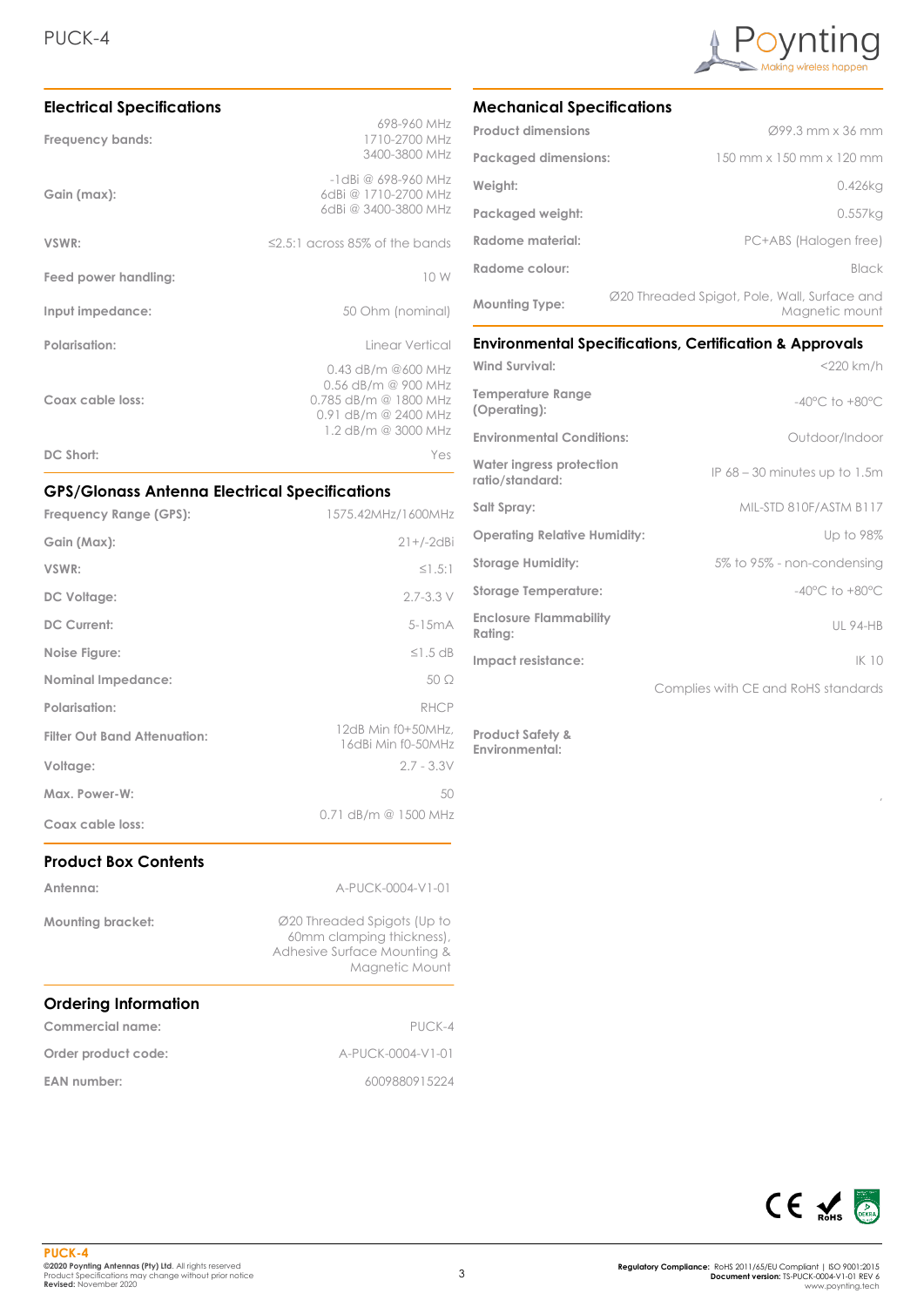

#### **Antenna Performance Plots**



#### **Voltage Standing Wave Ratio (VSWR)**

VSWR is a measure of how efficiently radio-frequency power is transmitted from a power source, through a transmission line, into a load. In an ideal system, 100% of the energy is transmitted which corresponds to a VSWR of 1:1.

The PUCK-4 delivers superior performance across all bands with a VSWR of 2.5:1 or better across 85% of the bands.

#### **GAIN (EXCLUDING CABLE LOSS**



#### **Gain\* in dBi**

6 dBi is the peak gain across all bands from 698 - 3800 MHz

| Gain @ $698 - 960$ MHz:   | -1 dBi |
|---------------------------|--------|
| Gain @ 1710 - 2700 MHz:   | 6 dBi  |
| Gain @ $3400 - 3800$ MHz: | 6 dBi  |

*\*Antenna gain measured with polarisation aligned standard antenna*

#### **Technical Drawings**

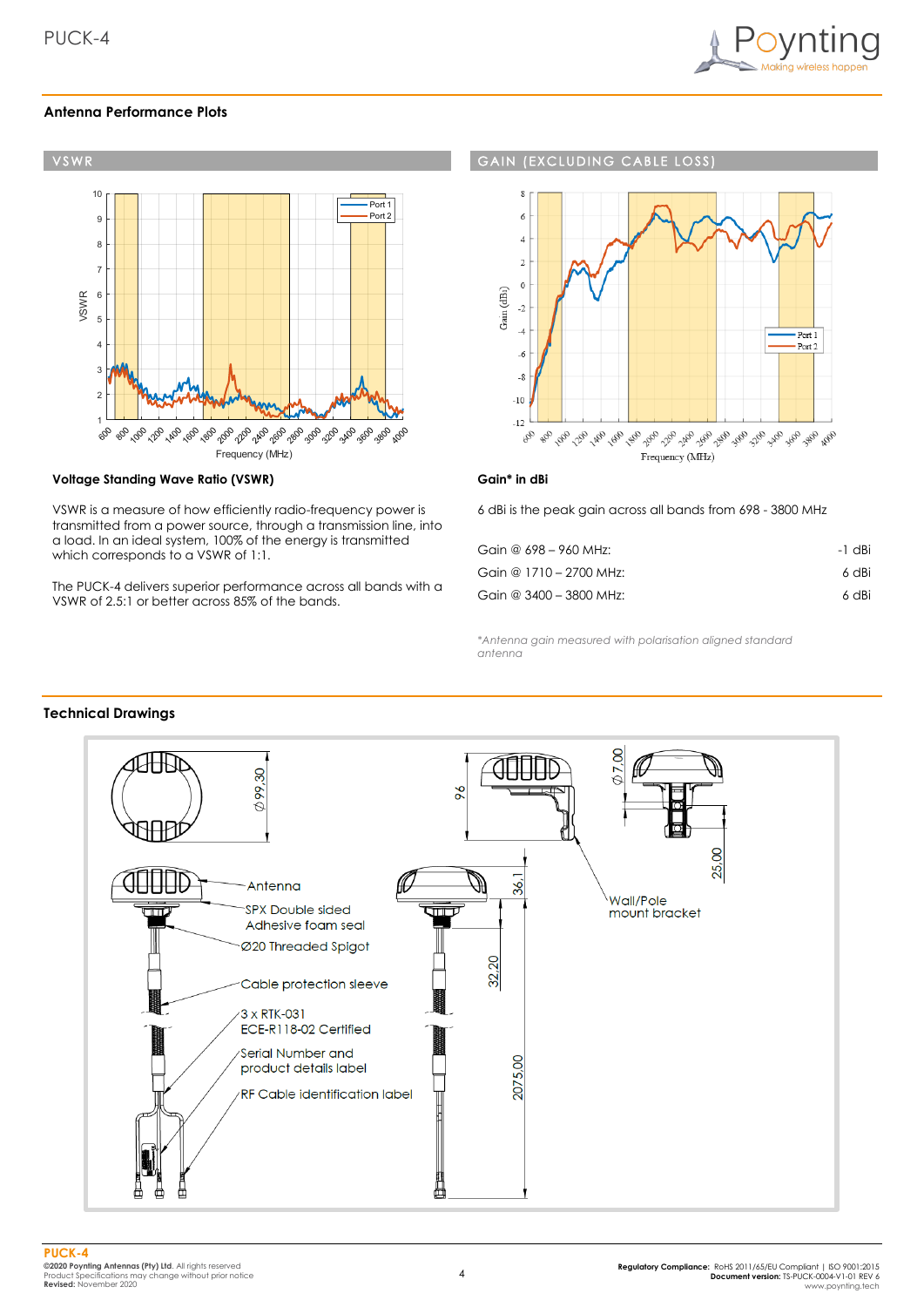

#### **Radiation Patterns – Cellular**

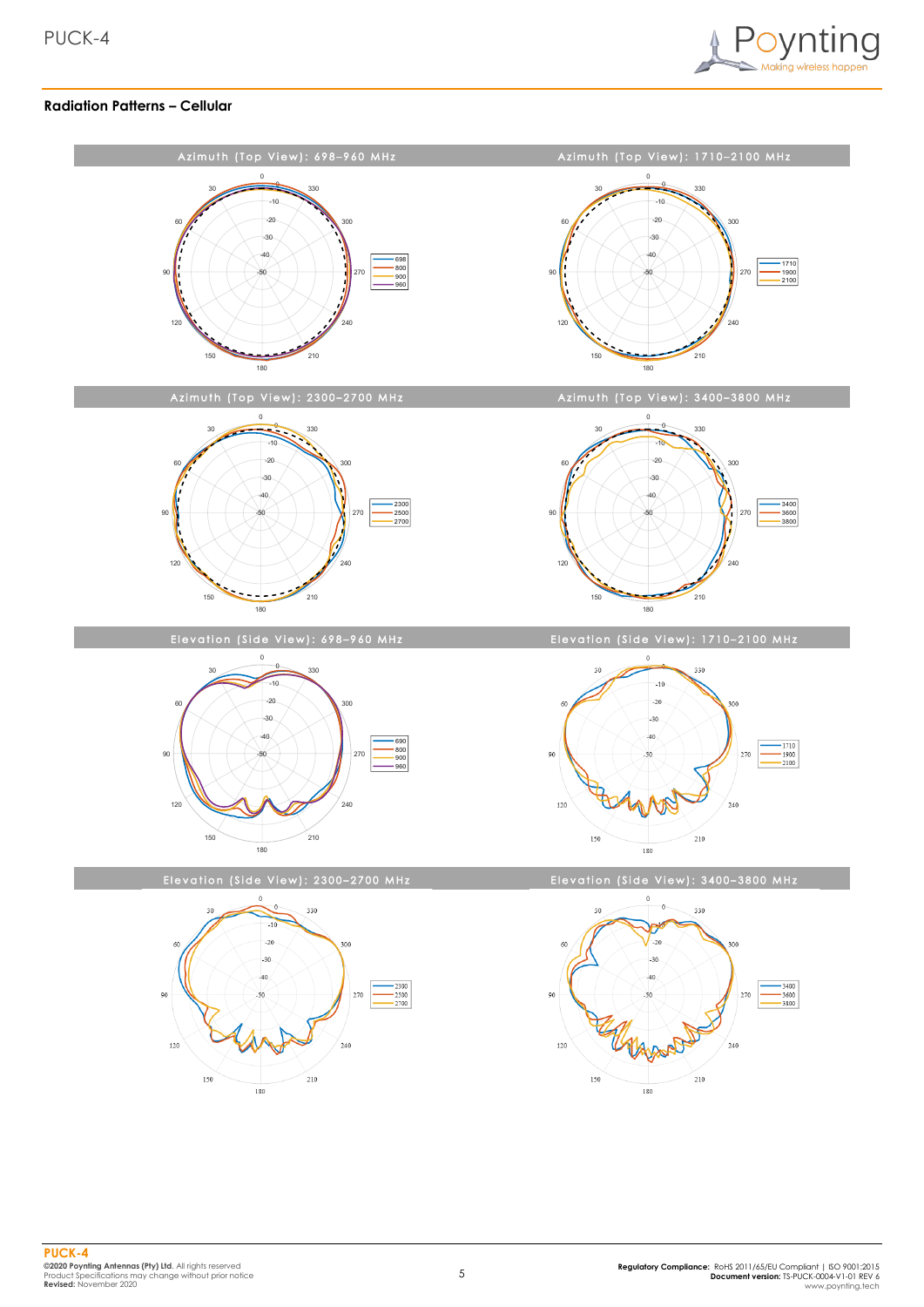

#### **Radiation Patterns – GPS**

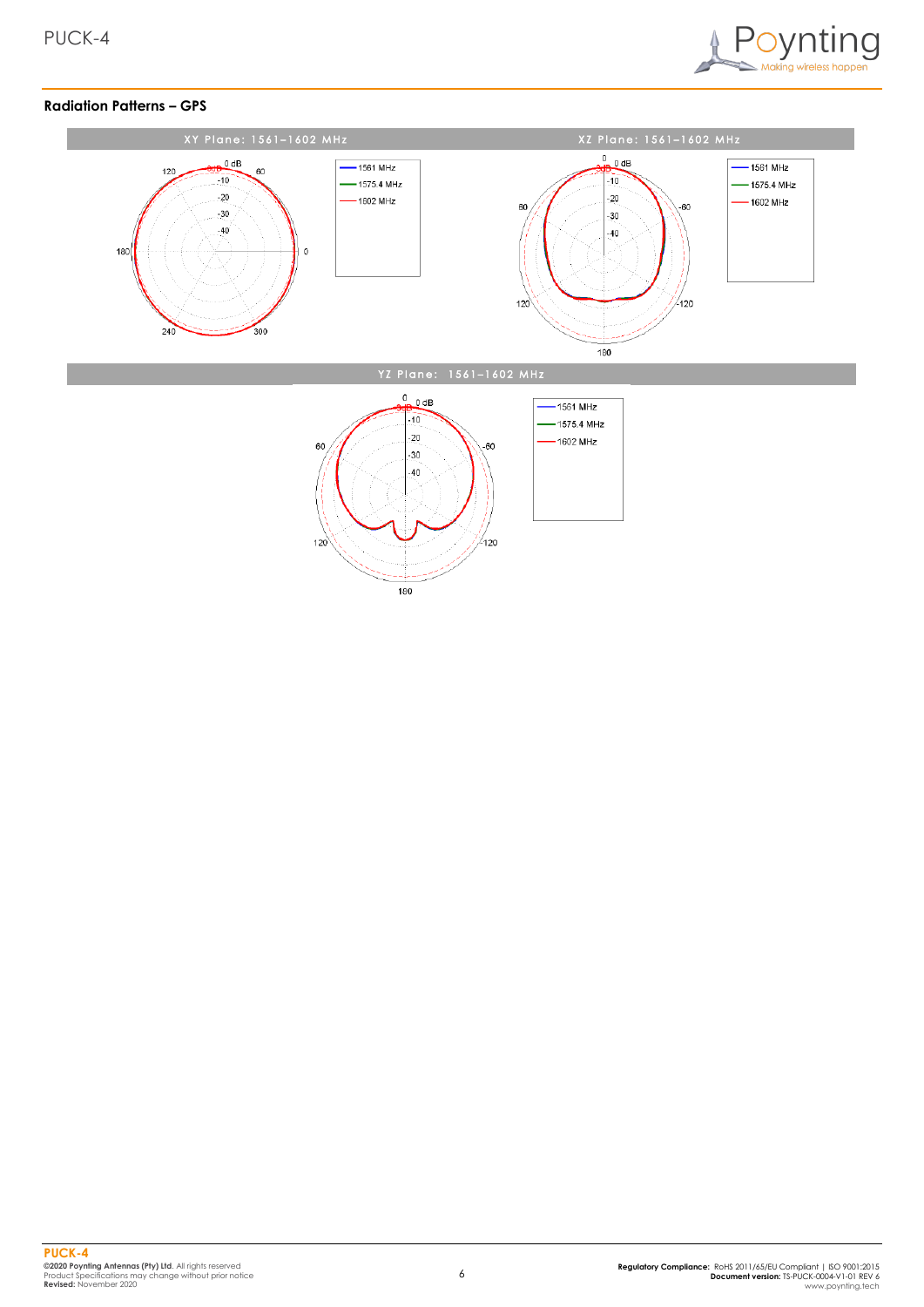

#### **Mounting Options**

# **Many Mounting Possibilities – included as standard**

Poynting's new PUCK antenna range provides easy installation with the multiple mounting options. This includes as standard:

- Spigot Mount two different lengths included (40mm & 80mm)
- Vertical Pole mount (inner & outer mounting for smaller and larger poles)
- Horizontal Pole Mount (e.g. marine rails)
- Magnetic Mount
- Surface Mount (Double Sided Tape)
- Wall Mount



**Spigot Mount**

Removable 40mm & 80mm threaded spigot (included)



### **Vertical Pole Mount**

Pole/Wall Mounting bracket (included)



#### **Magnetic Mount**

Magnetic Base (included)

For temporary and low mobility installations.



#### **Horizontal Pole Mount**

Pole/Wall Mounting bracket (included)



#### **Surface Mount**

Adhesive Surface Mounting (included) or can also be directly secured with longer M4 bolts (not included) to the female threaded inserts located in the antenna base



#### **Wall Mount**

Pole/Wall Mounting bracket (included)